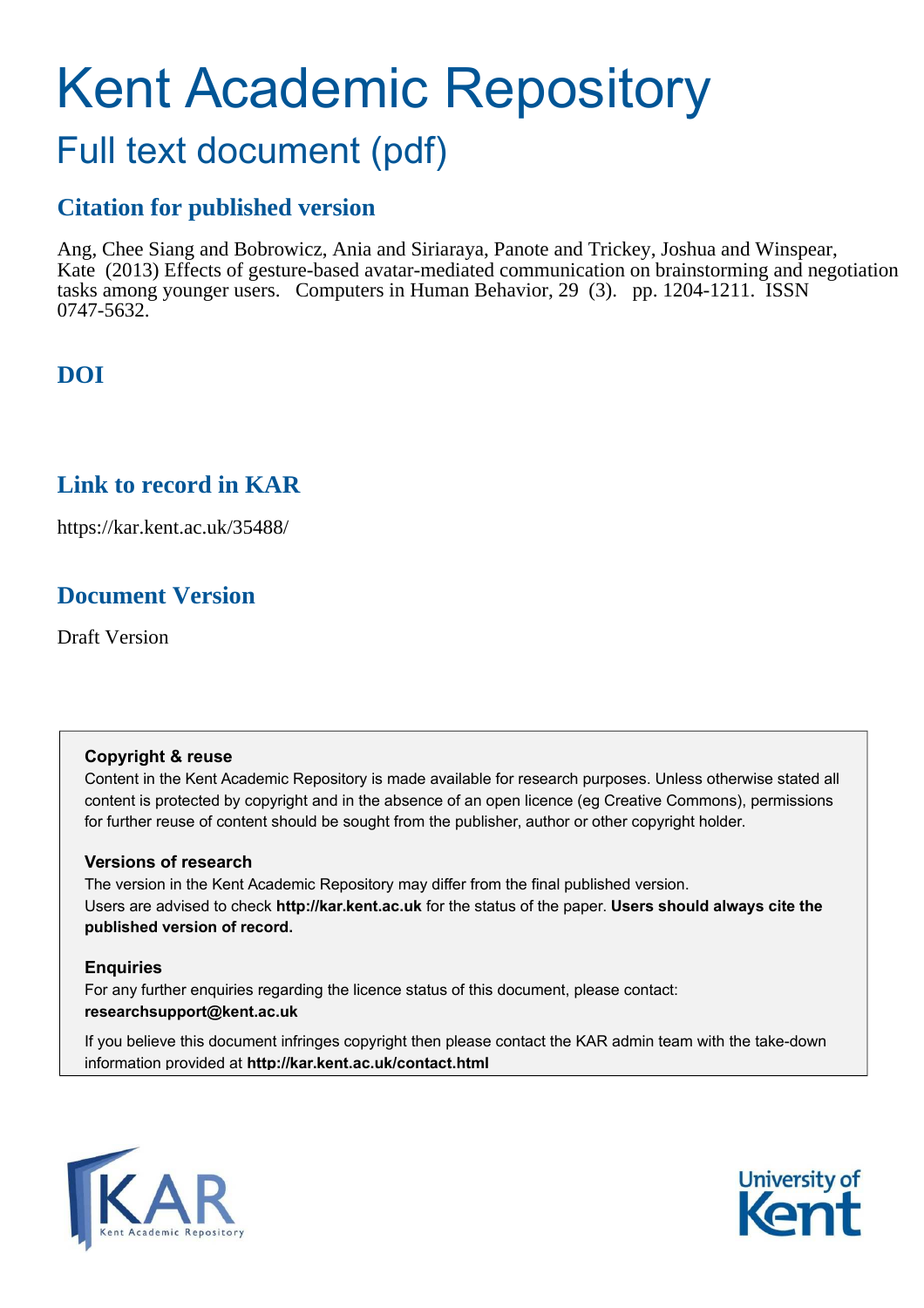#### **Effects of Gesture-based Avatar-mediated Communication on Brainstorming and Negotiation Tasks Among Younger Users**

#### **Abstract**

This paper reports on a study which investigated the effects of gesture-based avatarmediated communication on younger users (12-13 years old), in comparison to videomediated communication. Specifically, we looked at how these technologies were used by school pupils to brainstorm and negotiate ideas in a bullying context. 64 school pupils were divided into two conditions (Skype and AvatarKinect) and were instructed to carry out two tasks (a brainstorming and a negotiation task). Objective task performance, perceived satisfaction and perceived partner's characteristics were compared. We found no difference in term of perceived satisfaction. AvatarKinect users reported more positive changes in perceptions toward their partner. The results on task performance were ambivalent; Skype users seemed to generate more ideas, whilst AvatarKinect produced better quality ideas. In summary, gesture-based avatar technology appears to be a useful modality to help resolve bullying in schools.

**Keywords**: avatar-mediated communication, video-mediated communication, gesturebased, younger users

#### **1. Introduction**

The potential of technology to connect people and mediate people's interaction via computer interface is an ongoing concern of computer-mediated communication (CMC) studies. Traditionally, CMC facilitates interaction mainly through the medium of text and audio (Olaniran 2002). With the advances in technology, video-based and 3D virtual environments are getting increasingly common (McIntyre & Feiner, 1996). 3D virtual environments are particularly interesting as social interactions is usually mediated by an avatar, a computer generated visual representation of the user. Both video and avatar-based CMC attempts to overcome a fundamental issue of traditional text or audio-based CMC - the lack of social cues (Lea & Spears 1992, Garrison et al 2000, Vrasidas & McIsaac 2000). Recently, we have witnessed the emergence of new CMC technologies incorporating natural user interaction approaches such as gesture-based interfaces and facial recognition into avatar technology.

While the benefits and drawbacks of text and voice-mediated communication are fairly well explored (see Bordia 1997), the communication potential of newer interaction modalities such as real time video, avatar-augmented and gesture-based interfaces are less well understood due to their fairly recent: a) emergence (avatar and gesture interfaces), and b) widespread adoption (real time video).

Therefore, the aim of the study is to find out how two different technological modalities, i.e. video-based and gesture-based avatar-mediated communication can facilitate brainstorming and negotiation tasks in the context of bullying in school. The specific objectives of the study are:

a) to study gesture-based avatar-mediated communication in comparison to videomediated communication;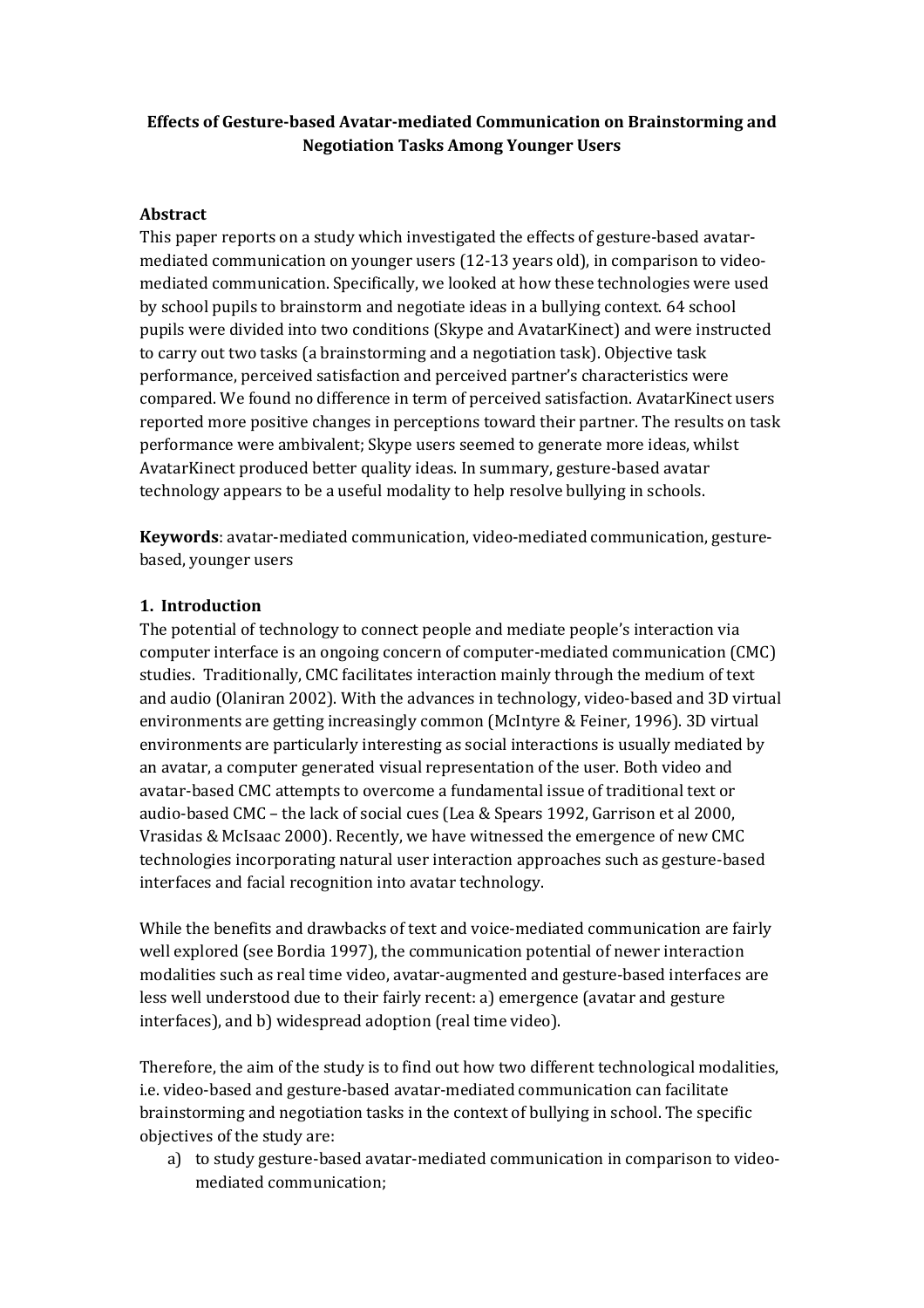- b) to provide some indications on how effective gesture-based avatar technologies are in the context of bullying among young people;
- c) to obtain some indications of design factors which are important for both types of communication.

#### **2 Literature review**

Most studies of CMC are of comparative nature focusing on the differences, advantages and disadvantages of CMC modalities as opposed to face-to-face (FtF) communication. Various theories, such as theory of social presence (Short, Williams & Christie, 1976) and media richness theory (Daft & Lengel 1986) provide important conceptual frameworks with which to analyse characteristics of each CMC modality in respect of their sociability potential, task completion and ability to transfer information. From the media richness theory point of view, text-based CMC (e.g. email, asynchronous messaging) is perceived as being less "rich", lacking in contextual and paralinguistic cues (Sproull, L., & Kiesler, S. 1986, Lea & Spears 1992, Garrison et al 2000, Vrasidas & McIsaac, 2000, Olaniran 2002), immediate feedback (An and Frick, 2006) as well as being poor in conveying the nuances and complexities of social and cultural dimensions of communication (OíDowd 2004, Olaniran et al 2010, Herring 1996, Whittaker & OíConnail 1997, Mitra 2002). Social presence, likewise, impacts online interaction; the leaner the medium, it is claimed, the less friendly and personal communication (Rice & Love 1987).

Bordia (1997) analysed 18 experimental studies comparing FtF with different modalities of CMC. The comparison looked at differences in-group performance including idea generation, member participation, task completion and group dynamics. He concluded that CMC was generally more effective for idea generation tasks and completion of time-limited tasks. Individual member performance was also better in CMC, with evidence showing more equal participation due to the lower social pressure compared with FtF. However, CMC was less effective in understanding both the partner and the task involved while groups working with CMC displayed uninhibited behaviour resulting from an induced state of de-individuation (Bordia 1997). Kiesler, et al. (1984) explored the effect of text-based CMC on group interaction and decisions. Their findings indicate that CMC had noticeable effect on participation, interpersonal behaviour, decision making and efficiency. Compared with FtF communication, text-based CMC offers higher levels of self-disclosure due to the lack of auditory and non-verbal cues (Schouten, et al 2009), however it is less effective in building trust (Bos, et al. 2002). As Rice Hiltz and Spencer (2005) point out 'a medium may not only be "too lean" for particular tasks, but also "too rich" for others'.

As we move from text-based CMC to synchronous audio and video-mediated communication, different considerations arise. Halliday (1986) points out that the two modalities "impose different grid on experience" with audio and video adding additional ìricherî layers of interaction. Although both audio and video interactions carry more social cues than text (Gunawardena & Zittle 1997, McIsaac & Gunawardena 1996, Hackman & Walker 1990), they are nevertheless both "dynamic and transitory", lacking fixed static record of interaction which is provided by text-based communication.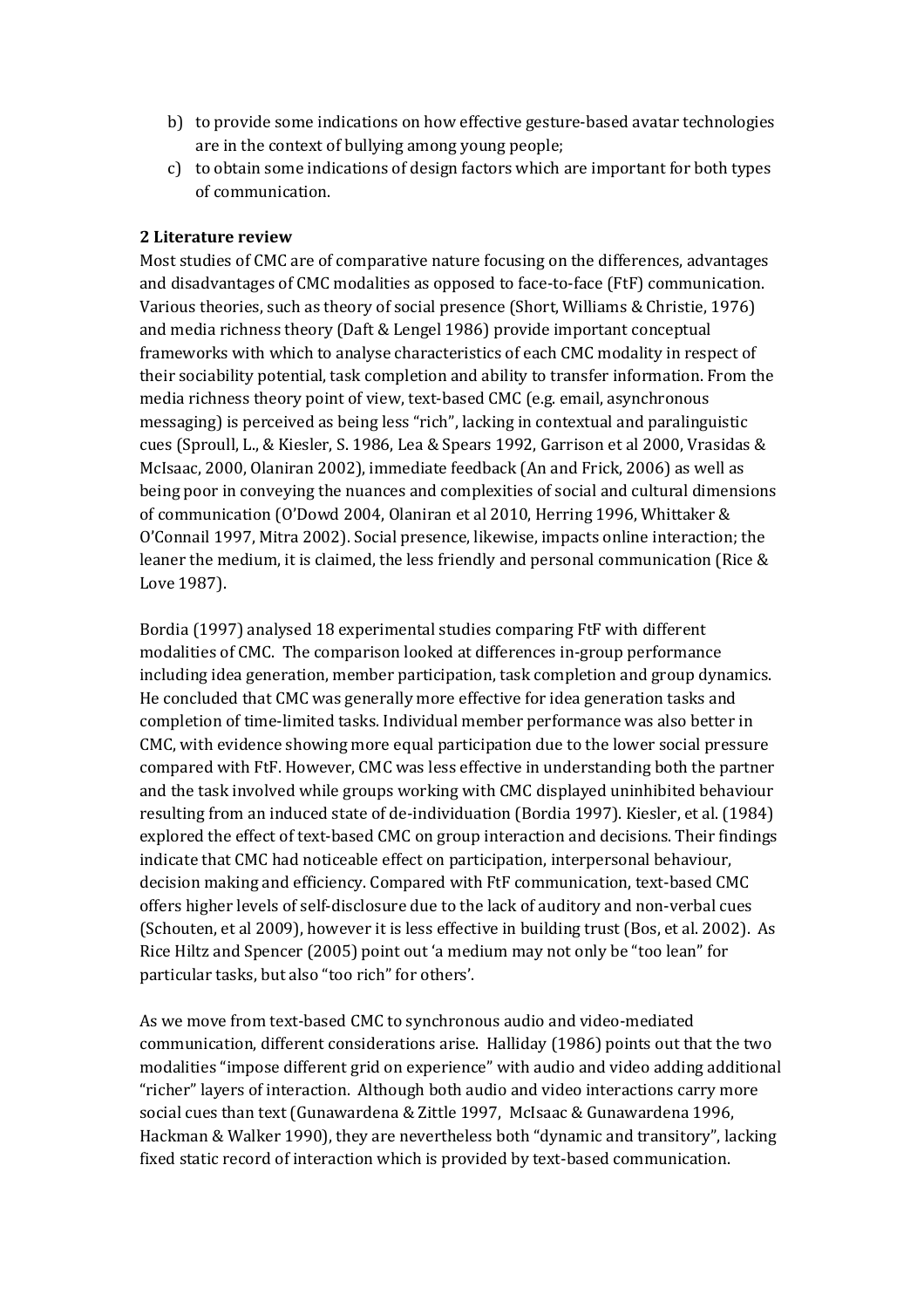Ramsay, et al. (1996) found that users were keen to use different forms of media coupling in informal communication rather than relying on time-based media alone.

Early studies into video-mediated communication (VMC) found no substantial benefits of using VMC compared with audio (Ochsman & Chapanis 1974), although audiomediated communication was found to improve task performance and perceived affordances (Ochsman & Chapanis 1974) as well as learnersí affective side and output (Yamada 2008). Stephenson, et al. (1976) compared the content of dyadic interaction in voice only and FtF. Voice interaction was more task-oriented and impersonal compared with FtF. Chapanis (1975) found that the voice-mediated communication by itself was inferior to FtF lacking in richness and variety while the average amount of time to perform a task was only a little bit longer than FtF.

A study by OíMalley et al (1996) found that VMC was more effective compared with voice-mediated communication in task performance as subjects could see each otherís faces, thus needed to say less. Boyle, Anderson & Newlands (1994) also found that visibility of conversational partner makes the information transfer and the turn taking more effective in a conversational problem solving task. Other research findings did not support these conclusions. Morley and Stephenson (1970) compared negotiation tasks across three modalities: FtF, video/audio and speech only. They found that audiomediated communication was much more task-oriented, while participants in video and FtF interactions were more likely to compromise due to the presence of interpersonal information. Although in some cases VMC can be used as a substitute for informal FtF interactions, in itself it cannot replicate the richness and diversity of FtF (Wilbur & Ing 1996).

#### **2.1 Avatar-mediated communication**

One of the more recent technologies in CMC is avatar-based. Avatar is a computer generated graphic image which represents users in online interactions. Since its inception, avatar technologies have become increasingly popular, and this has spurred renewed research interests in CMC surrounding this technology. Some research themes include the effect of avatar appearance (Garau et al 2003, Bailenson & Yee 2007, Nowak & Rauh 2006), communicative realism (Bailenson, et al. 2003, Von der Pütten, et al. 2010), emotional engagement (Taylor 2011) and transmission of social cues (Walther 1996). [Garau et al. \(2003\)](http://www.sciencedirect.com/science/article/pii/S0747563211002810%23b0090) investigated the impact of avatar appearance on the perceived quality of communication in a virtual world. The study found that the higher the realistic quality of the avatar appearance, the better perceived quality of communication. A study by Bente, et al. (2008) investigated the influence of avatars on social presence, trust between participants, non-verbal behaviour and perceived quality of interaction. They found that there were no substantial differences between video and avatar modalities in terms of observable behaviour and participants' experience.

<span id="page-3-0"></span>In a study comparing text, audio, video and avatar communication found that video and avatar did not differ in relation to social presence, trust and user satisfaction when compared with voice. The differences between video and avatar mediated communication have been summarised by Bente and Krämer  $(2011)$  as follows: a) avatars have freedom of movement in a shared space which might also have an impact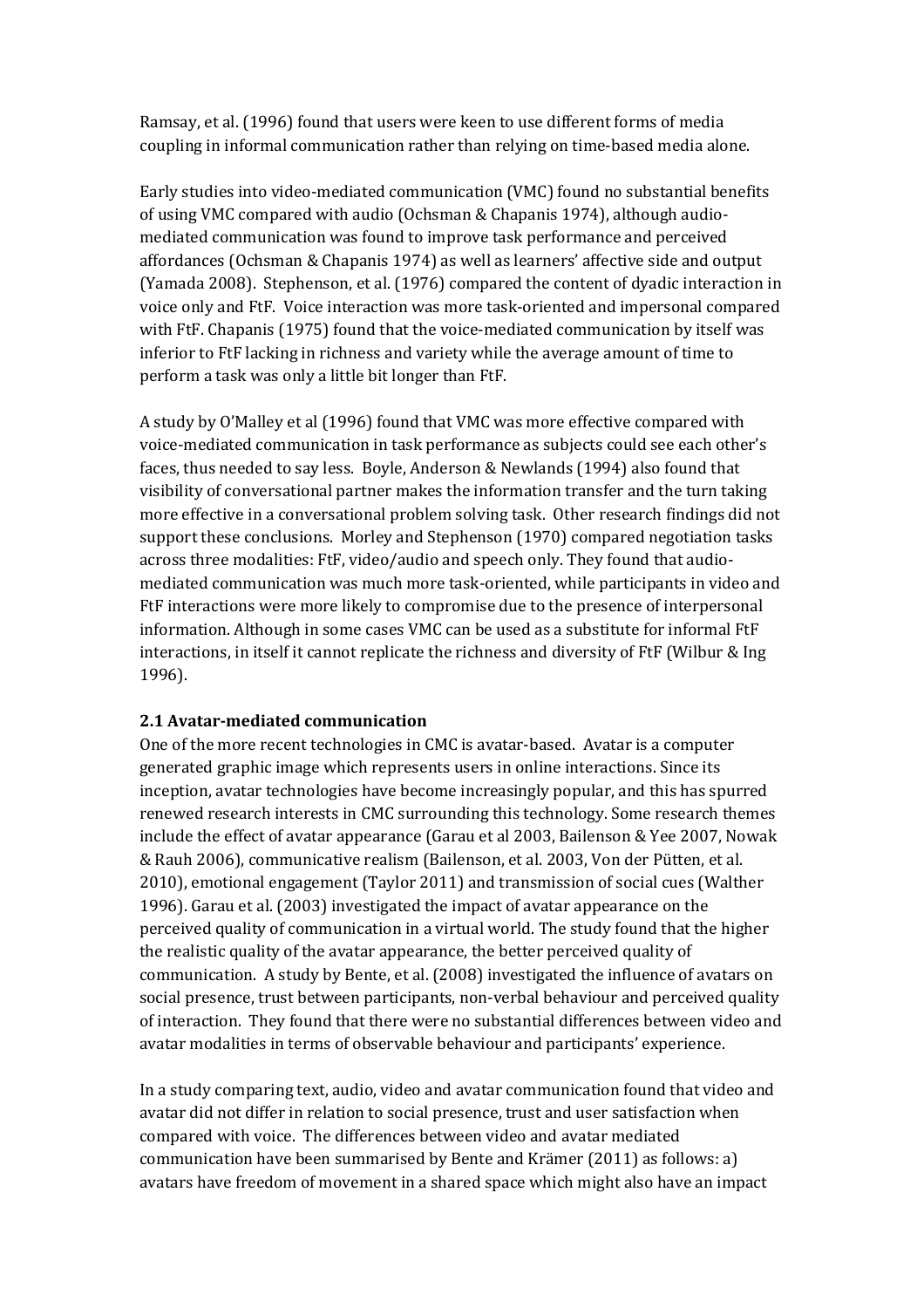on virtual objects, b) users can remain anonymous without disclosing personal information such as appearance or gender, and c) behavioural data rather than pixels guide the transmission of nonverbal cues. Overall, it seems that avatar-based communication studies offer a "disintegrated picture of the research field" (Bente  $&$ Krämer 2011). This is largely due to the fact that existing avatar technologies are very different and therefore difficult to compare.

#### **2.2 Study of younger users and CMC**

Research into the adoption of CMC by young people (e.g. adolescents) focuses primarily on text-based internet communication (instant messaging and chat) which is used to chat about ordinary topics, share intimate details about friends, gossip, as well as maintain relationships with circles of offline friends (Gross 2004).

A study by Valkenburg and Peter (2007) investigated Dutch online communication of teenagers between the age of 10 and 17 years. They found that there was a positive relationship between online communication and time adolescents spent online and the quality of their friendship which resulted in adolescents' improved sense of well-being. Self-disclosure online was studied by [Schouten,](http://www.tandfonline.com/action/doSearch?action=runSearch&type=advanced&result=true&prevSearch=%2Bauthorsfield%3A(Schouten%2C+Alexander+P.)) et al. (2007) who found that adolescents were more likely to self-disclose online because the perception of fewer nonverbal cues led to them feeling more disinhibited. They also discovered that participants who were socially anxious thought that the Internet offered more value for intimate disclosure than those who did not have a socially anxious nature (Valkenburg & Peter 2007). Similarly, a study into Israeli adolescents behaviour online conducted by Mesch (2003) found that more socially isolated adolescents are more likely to be frequent Internet users. In general, research into the use of avatar technology has so far been focused predominantly on adult users.

#### **3. Methodology**

l

In this study, we aimed to study the use of avatar and video-mediated communication among younger users. An experiment was conducted with 68 secondary school students (aged 12-13) from three schools in Kent, England (22 from St Anselmís Roman Catholic School, Canterbury, 22 from the Archbishop's School, Canterbury and 24 from Borden School in Sittingbourne). The participants were recruited on a voluntary basis. Data from four participants had to be discarded (two from St Anselm's and two from the Archbishop's) because of technical issue with the data, leaving us with a total of 64 participants for the final analysis. The participants were paired up and asked to use one of the two communication modalities to carry out two tasks (a brainstorming task and a negotiation task) related to a hypothetical bullying scenario. In each session, the paired participants [w](#page-3-0)ere asked to use either the Skype video chat program or Microsoft AvatarKinect<sup>1</sup>, a communication program where user interactions are captured by the Kinect motion sensor and shown as gestures through avatars to carry out the two tasks. 32 participants used Skype and 32 used AvatarKinect.

<sup>1</sup> http://www.xbox.com/en-GB/Kinect/KinectAvatars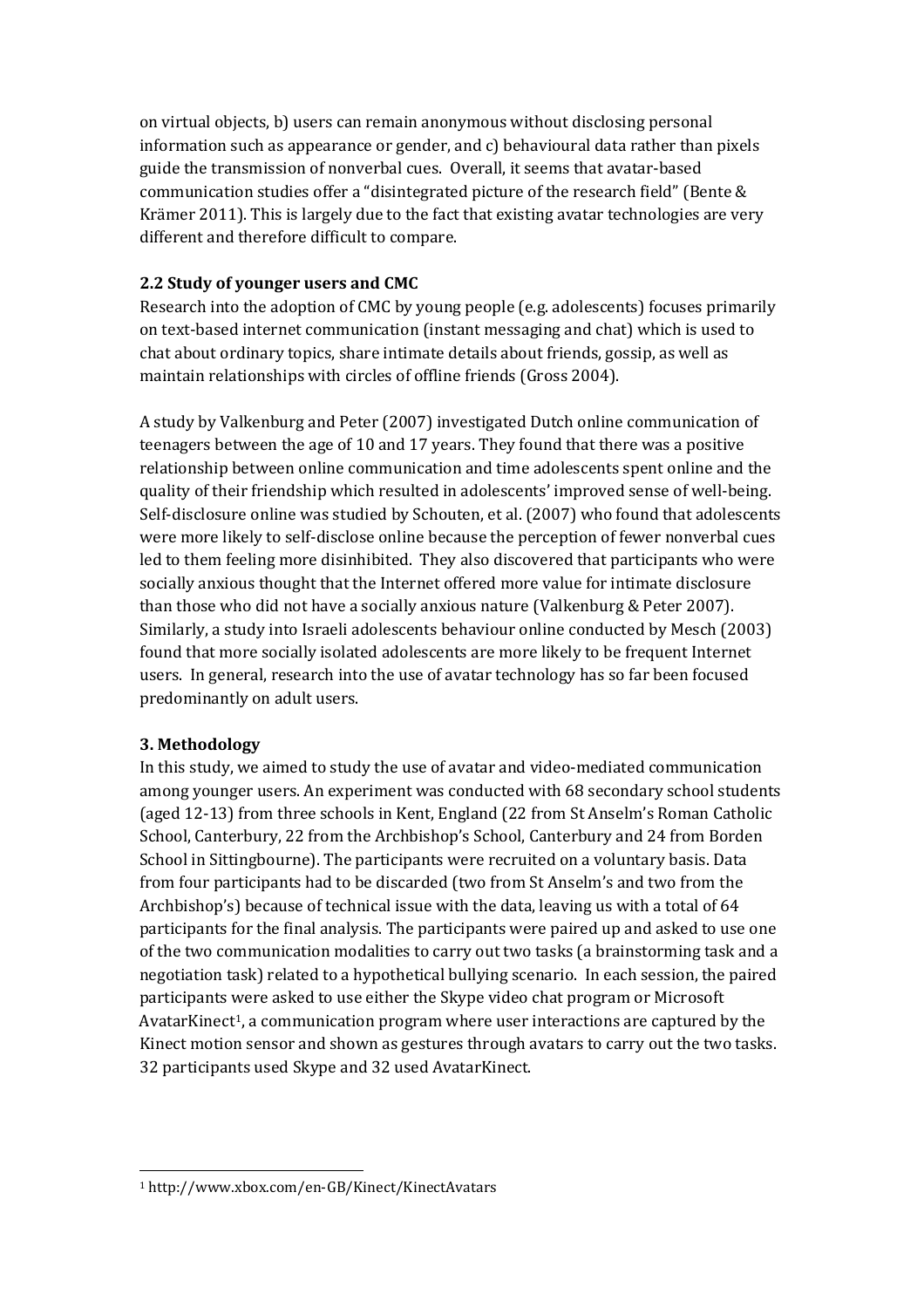

Figure 1: A screenshot of the two programs used in the study, Avatar Kinect (Left) and Skype video chat (Right)

#### **3.1 Experiment setup and procedures**

The pair of participants either used Skype or AvatarKinect to carry out the brainstorming and negotiation tasks. The participants were situated in two separate rooms in each school. For the Skype condition, each participant in the pair was using the video chat function (see figure 1) while wearing a headset to carry out the task. For the AvatarKinect condition, there were several options as to how the avatars were presented on screen. We chose the option that resembled Skype's screen layout (figure 1). The participants were also wearing a headset for the AvatarKinect condition.

Prior to the experiment, the participants were introduced to the researchers (two coauthors of the paper were involved in the facilitation of the experiment), briefed on the purpose and the procedure of the experiment. Informed consent was obtained from their parents through the school before the study commenced. Participants were given an opportunity to ask any questions, particularly regarding any unfamiliar terminology. Then, the participants were asked to fill in a simple questionnaire regarding their basic demographics (age, gender, etc.) and their computer experience. The researchers reassured the participants that they could ask any question about anything in the study they did not understand. After that, they were given an opportunity to get used to the equipment by asking their partner three simple questions. Once they became familiar with it, a written hypothetical bullying scenario (see appendix A) was handed to the participants to read. Once again, they were encouraged to ask questions to clarify any doubt they had.

Each pair was given 10 minutes to complete the first task (brainstorming), and this was then followed by a 20 minutes negotiation task. In the first task, participants were asked to discuss ideas with each other to come up with as many solutions as they could to resolve the bullying scenario presented to them. All participants were given 10 minutes to come up with the solutions. In the second task, participants were given a list of possible actions, which could be taken to resolve the bullying situation. They were asked to both agree on a ranking of the preferred actions (which action is best, second best, and so on). In order to create a conflict of interest, each participant in the pair was given a different priority on the choices of actions. They were asked to try to negotiate with their partner so that their priority choices would end up high on the final ranking. Participants were given 20 minutes for task 2 but they were allowed to terminate the task earlier if they had already come up with an agreement before 20 minutes expired.

After completing the tasks, participants were given a questionnaire to evaluate their communication experience (see appendix B).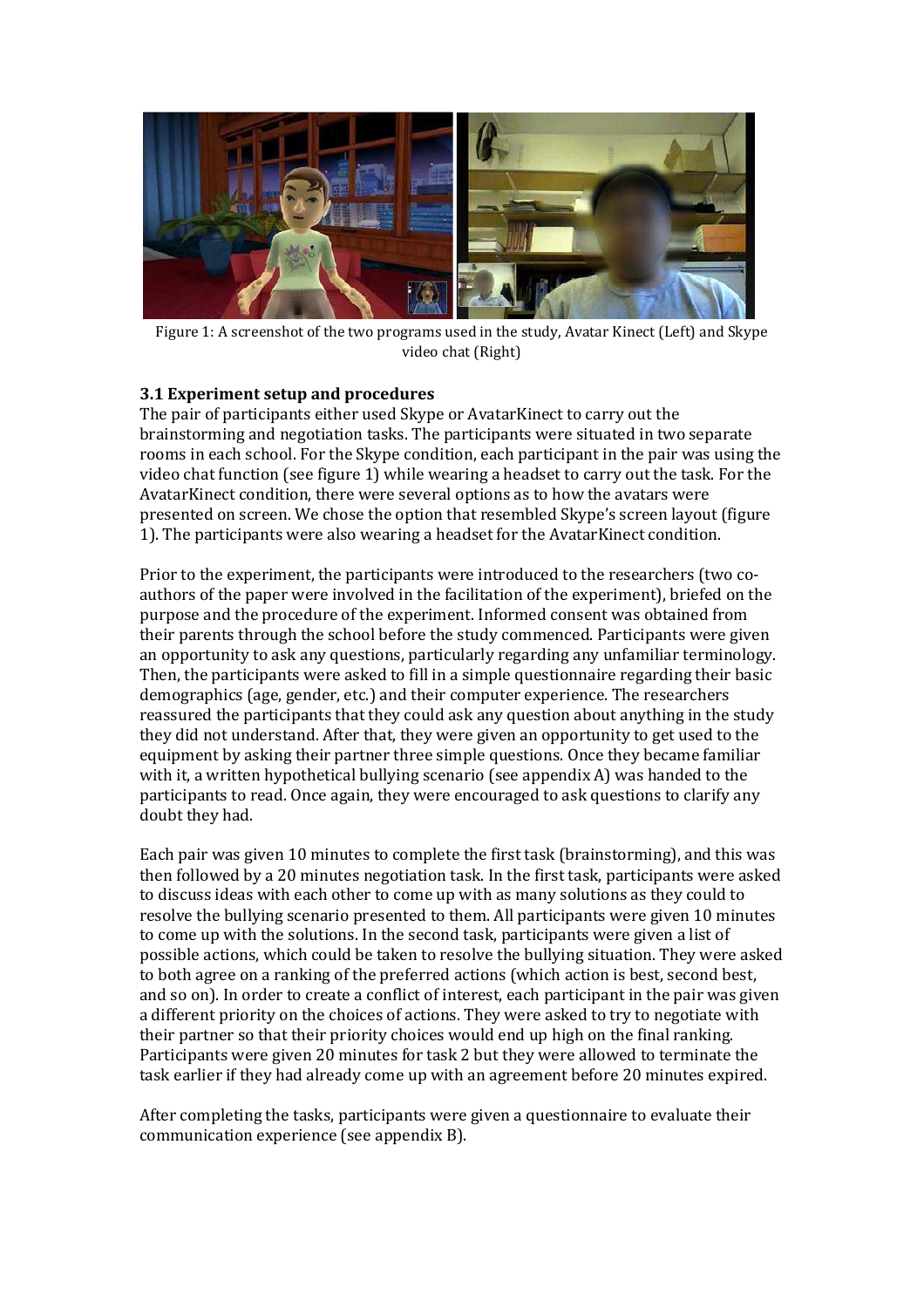#### **3.2 Measures and hypotheses**

#### *Perceived satisfaction*

Likert scale questions were used to measure the perceived satisfaction in carrying out the task. Perceived performance satisfaction was measured by satisfaction in the decision process, while perceived outcome satisfaction measured the satisfaction of the outcome (Suh, 1999)*.* (see appendix B)

#### *Perception of partner*

The perception of their partner was evaluated by three criteria, namely likeability, trustworthiness and level of intelligence (Jensen, Farnham, Drucker, & Kollock, 2000). The perception of partner was measured twice, once during the pre-questionnaire and once after the completion of both tasks. (see appendix B)

Reduced social cues theory (Kiesler et al 1984) maintains that "the lack of cues undermines the perception of leadership, status and power and leads to reduced impact of social norms î. In the context of the negotiation task in which power and conflict is inevitable, having an avatar-based representation of self may improve the user's perception towards their partner, thus the overall satisfaction of the tasks. Therefore, we hypothesised that:

- The outcome and performance satisfaction would be perceived to be higher by participants in AvatarKinect condition.
- The perception of partner's likeability, trustworthiness and level of intelligence would be higher in AvatarKinect condition.

#### *Objective performance measures*

The objective measures of performance in both tasks were the "compromise score" received for the negotiation as well as the quality and quantity of the ideas for the decision task (Hung, Huang, Yen, & Chang, 2007). For the first brainstorming task, two experts on bullying at Project Salus (an organisation which provides innovative services to children and young people in Kent, England) rated the ideas generated by all participants.

For the second task (negotiation task), a method similar to Suh (1999) was used to calculate the "compromise score" in which each participant was given points according to whether their preferred choice ranked high in the final list. Specifically, it was calculated by summing the differences between the agreed rank order and the rank order given to each participant. We inversed the summed score so that higher scores reflected better compromise.

According to Daft and Lengel's (1986) media richness theory, media richness is a function of a) the medium's capacity for immediate feedback, b) the number of cues and channels available, c) language variety; and d) the degree to which intent is focused on the recipient. The greater social presence of a medium creates a greater immediacy of the communication, because of the greater number of channels. Therefore, video-based communication should be able to convey more information than the avatar-based technology, thus resulting in better task performance. Therefore, we hypothesised that:

- Participants using Skype would produce more ideas in the brainstorming task than the AvatarKinect condition.
- Participants using Skype would produce higher quality ideas in the brainstorming task than the AvatarKinect condition.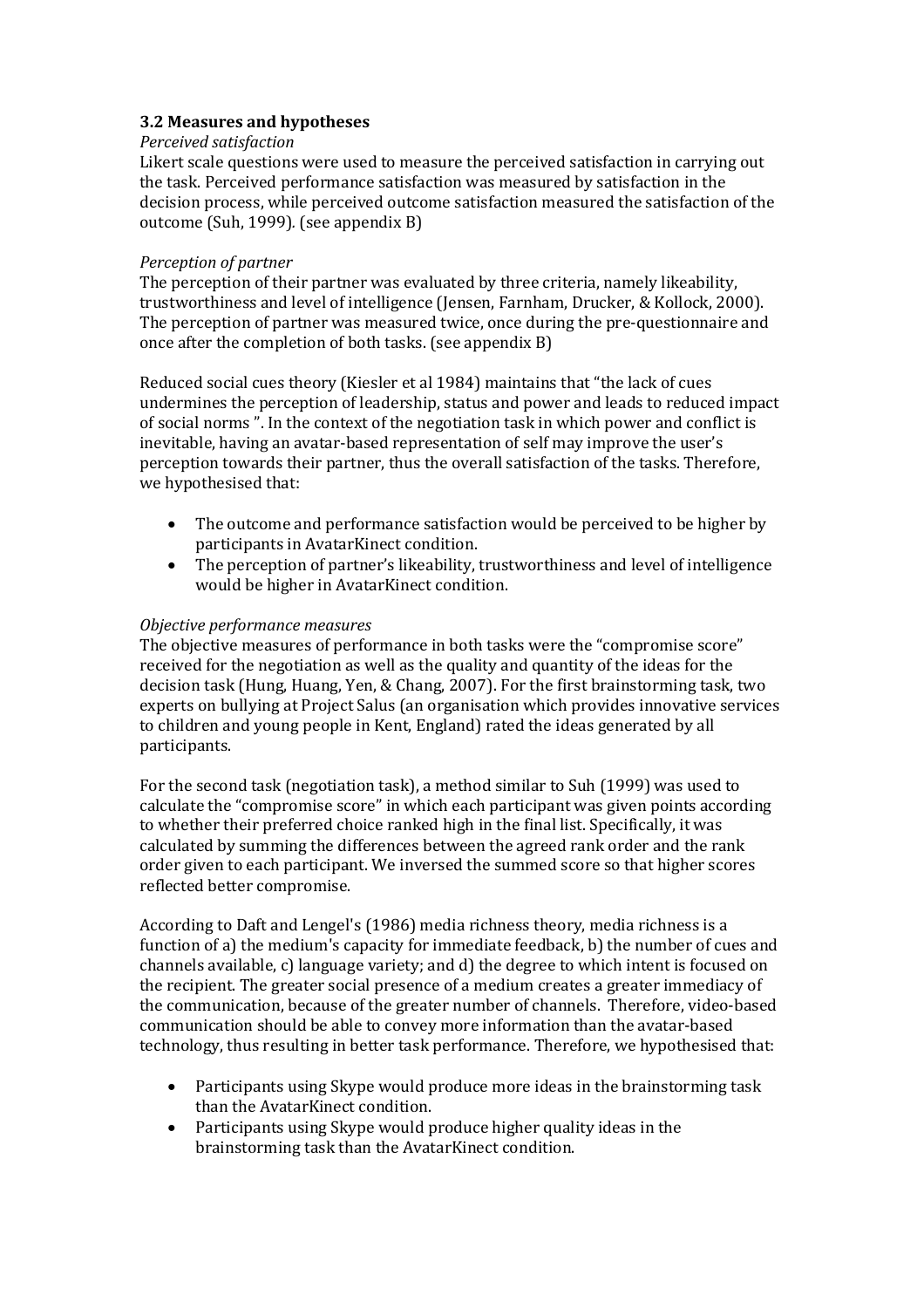• Participants would compromise better in the negotiation task in the Skype condition.

Other variables in this study included the computer experience, level of acquaintance of the pair and gender. All questionnaire measures (perceived satisfaction and perception of partner) achieved a good level of reliability:

| Table 1: Reliability test       |                     |  |  |  |  |  |  |
|---------------------------------|---------------------|--|--|--|--|--|--|
| Measures                        | Cronbach's $\alpha$ |  |  |  |  |  |  |
| <b>Outcome Satisfaction</b>     | 0.835               |  |  |  |  |  |  |
| <b>Performance Satisfaction</b> | 0.778               |  |  |  |  |  |  |
| <b>Likability Satisfaction</b>  | 0.890               |  |  |  |  |  |  |
| <b>Trustworthy Satisfaction</b> | 0.852               |  |  |  |  |  |  |

\* Note that level of intelligence was measured with only one item (Jensen, Farnham, Drucker, & Kollock, 2000).

#### **Results**

38 participants were 12 years old, and 25 participants were 13 years old at the time of the study (one participant did not specify age). In terms of gender distribution, 67.2% were male and 32.8% were female. The participants reported having high experiences with computer usage. Of the maximum score of 10, participants reported a mean score of 6.31 (SD=2.167) for 3D computer games, 4.91(SD=1.875) for email, and 4.31(SD=1.851) for voice chat (see figure 2). We also recorded the level of acquaintance between the two participants in the pair. The mean score of acquaintance (out of 5) was 2.86 (with SD=1.125).



Figure 2: Experience with various computer technologies (by gender)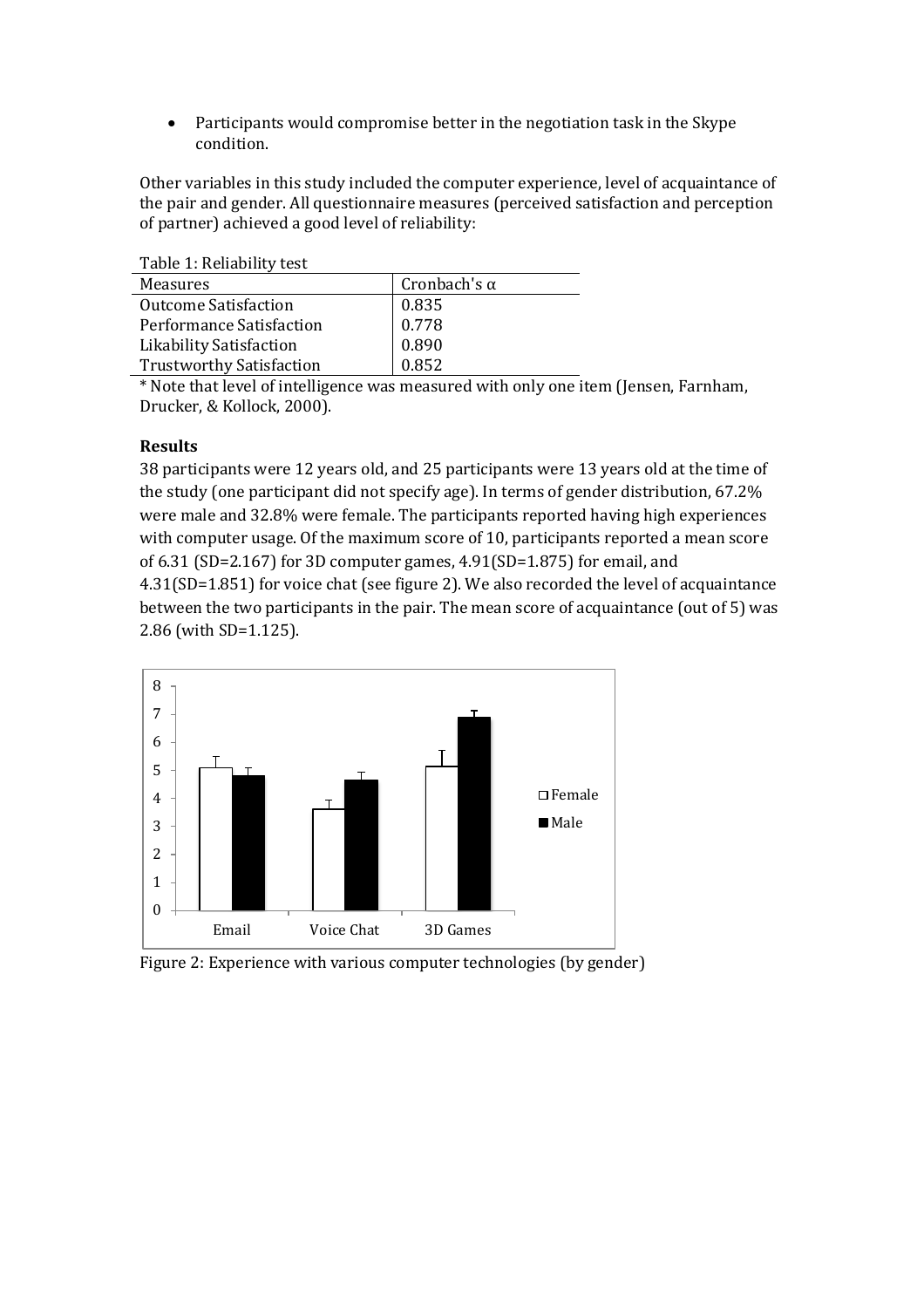

Figure 3: Perceived outcome and performance satisfaction (by gender)

Figure 3 shows overall perceived outcome and performance and satisfaction scores based on gender. The mean score for outcome satisfaction was 5.25 (SD=0.804) for female, and 5.37(DS=0.933) for male. The mean score for performance satisfaction was 4.68 (SD=0.916) for female, and 5.13(SD=1.189) for male.



Figure 4: Perceived outcome and performance satisfaction (by modality)

Examining the mean score, participants rated the outcome satisfaction of AvatarKinect (mean =  $5.47$ , SD= $0.845$ ) as being slightly higher than Skype (mean= $5.19$ , SD= $0.920$ ). Similarly, the performance satisfaction of participants using AvatarKinect (mean=5.07, SD=1.146) was higher than Skype (mean=4.89, SD=1.102) (figure 4). However, no statistical significance was detected for either outcome satisfaction, t(62)=-1.288,  $p=0.203$ , or performance satisfaction, t(62)=-0.656, p=0.514.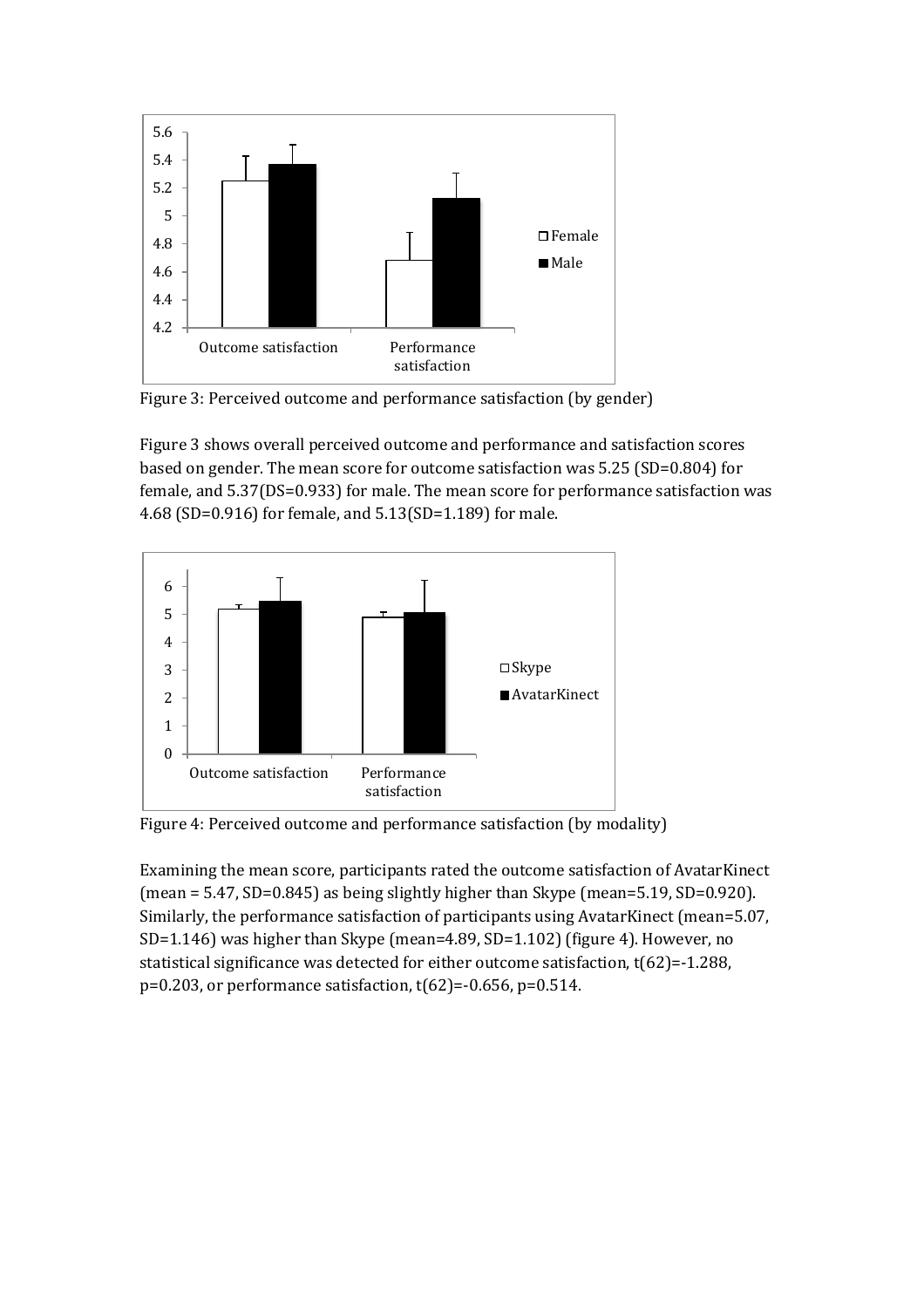



Figure 5 showed the change in likability, trust and intelligence scores before and after the study for both modalities. A positive change indicates that participants perceived their partner to be more likeable (or trustworthy, intelligent) after the study. Note that the changes were all positive for both modalities. T-tests showed that participants using AvatarKinect reported a more significant positive change in the likability ( $t(62)$ =-2.065, p<0.05) and trustworthiness (t(62)=-2.496, p<0.05) than Skype users. However, no significant difference was observed for change in intelligence,  $t(62)=0.599$ , p=0.551).



Figure 6: Number of ideas and quality of ideas by modalities (task 1) \* note that 1 participant was excluded from the analysis for task 1 because of missing data

Analysing the outcome of task 1, it was observed that participants using Skype generated more ideas (mean= 10.406, SD=3.057) than AvatarKinect (mean=9.000, SD=2.817). This was however borderline significant, t(61)=-1.897, p=0.063. In term of the quality of ideas as rated by two experts in bullying, AvatarKinect users produced higher quality ideas (mean=3.065, SD=0.440) than Skype users (mean=2.820, SD=0.540). The difference was almost significant at the 0.05 alpha level,  $t(61)=$ -1.975, p=0.053. In such borderline cases, we referred to the confident interval of mean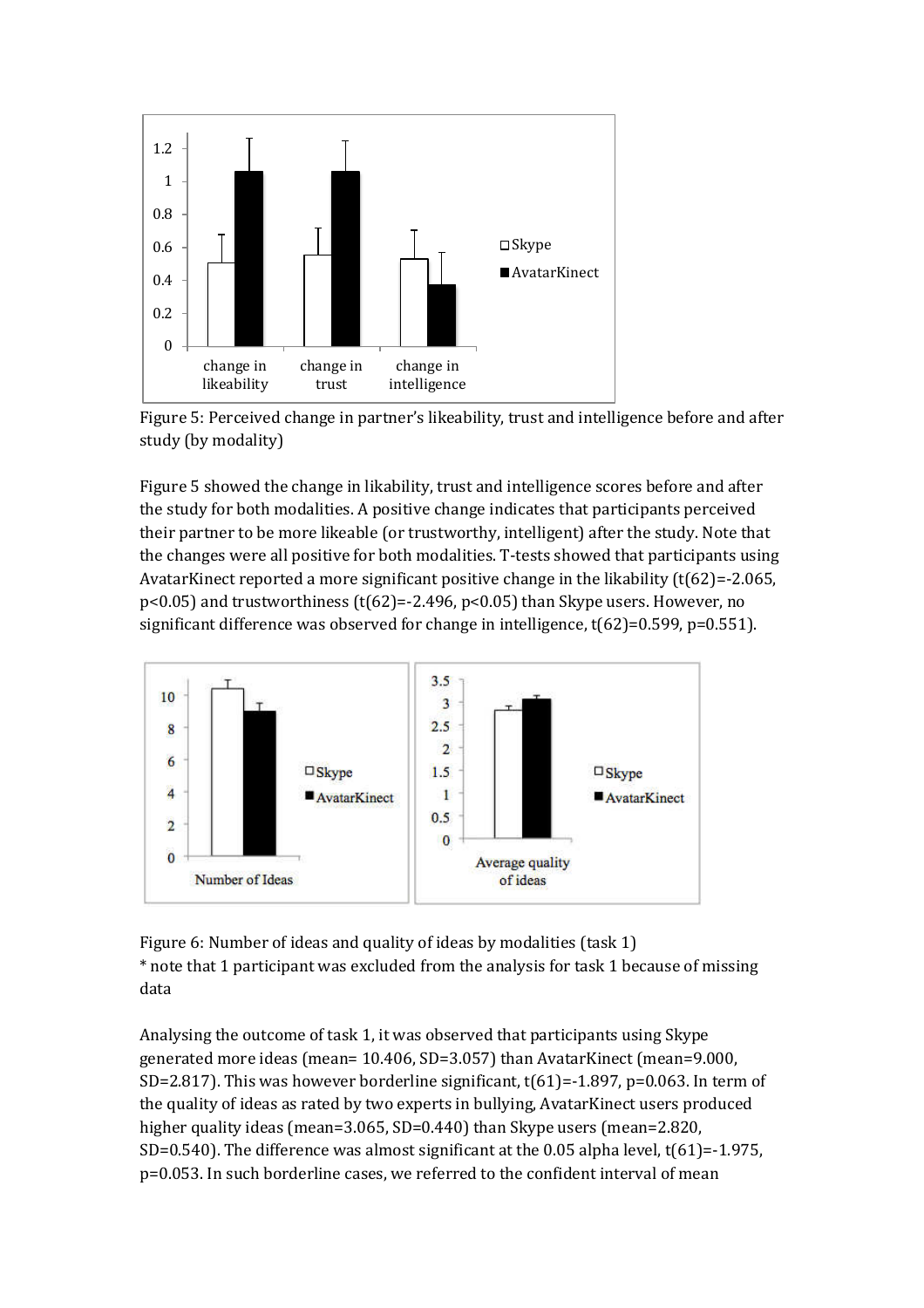differences (Hackshaw & Kirkwood 2011). For the number of ideas, the mean difference was 1.406 (95% confidence interval -0.076 to2.888), whilst for the quality of ideas, the mean difference was -0.245 (95% confidence interval -0.494 to 0.003). There was only a 2.8% percentage of chance that mean difference of number of ideas was lower than zero (no difference), and 2.3% percentage of chance that mean difference of quality of ideas was higher than zero (no difference). Therefore, it seemed likely that Skype users generated more ideas, and AvatarKinect users produced better quality ideas.

We also investigated how well the pair reached compromise in task 2. Recall that in task 2, participants were tasked to agree on a ranking of the preferred actions for a hypothetical bullying scenario, from a given list of actions. The "compromise score" was calculated by summing the differences between the agreed rank order and the rank order given to each participant. We inversed the summed score so that higher scores reflected better compromise.

Figure 7 shows that participants in the Skype condition appeared to have slightly higher "compromise score" than AvatarKinect participants (Skype, mean=19.133, SD=9.568; AvatarKinect, mean=17.733, SD=8.258). However, this observation was not statistically significant, t(58)=0.610, p=0.544.



Figure 7: Compromise score by modalities (task 2)

#### **Factors predicting outcome and performance satisfaction**

In order to identify the factors predicting the outcome and performance satisfaction for both AvatarKinect and Skype, we carried out stepwise regression with the following independent variables: level of acquaintance, experience in email, voice chat and 3D game, as well as post-study likeability, trustworthiness and intelligence scores.

Stepwise regression on outcome satisfaction with AvatarKinect showed that post intelligence score (B=0.594, SE=0.608,  $p<0.001$ ) and 3D games experience (B=0.296, SE=0.245, p<0.05) were the main predictors of outcome satisfaction ( $R^2$ =0.528, p<0.001). For the Skype condition, we found that that post trustworthiness score  $(B=0.683, SE=0.561, p<0.001)$  was the key predictor of outcome satisfaction (R<sup>2</sup>=0.466, p<0.001). Stepwise regression on performance satisfaction with AvatarKinect showed that post intelligence score ( $B=0.436$ ,  $SE=1.028$ ,  $p<0.05$ ) was the main predictor of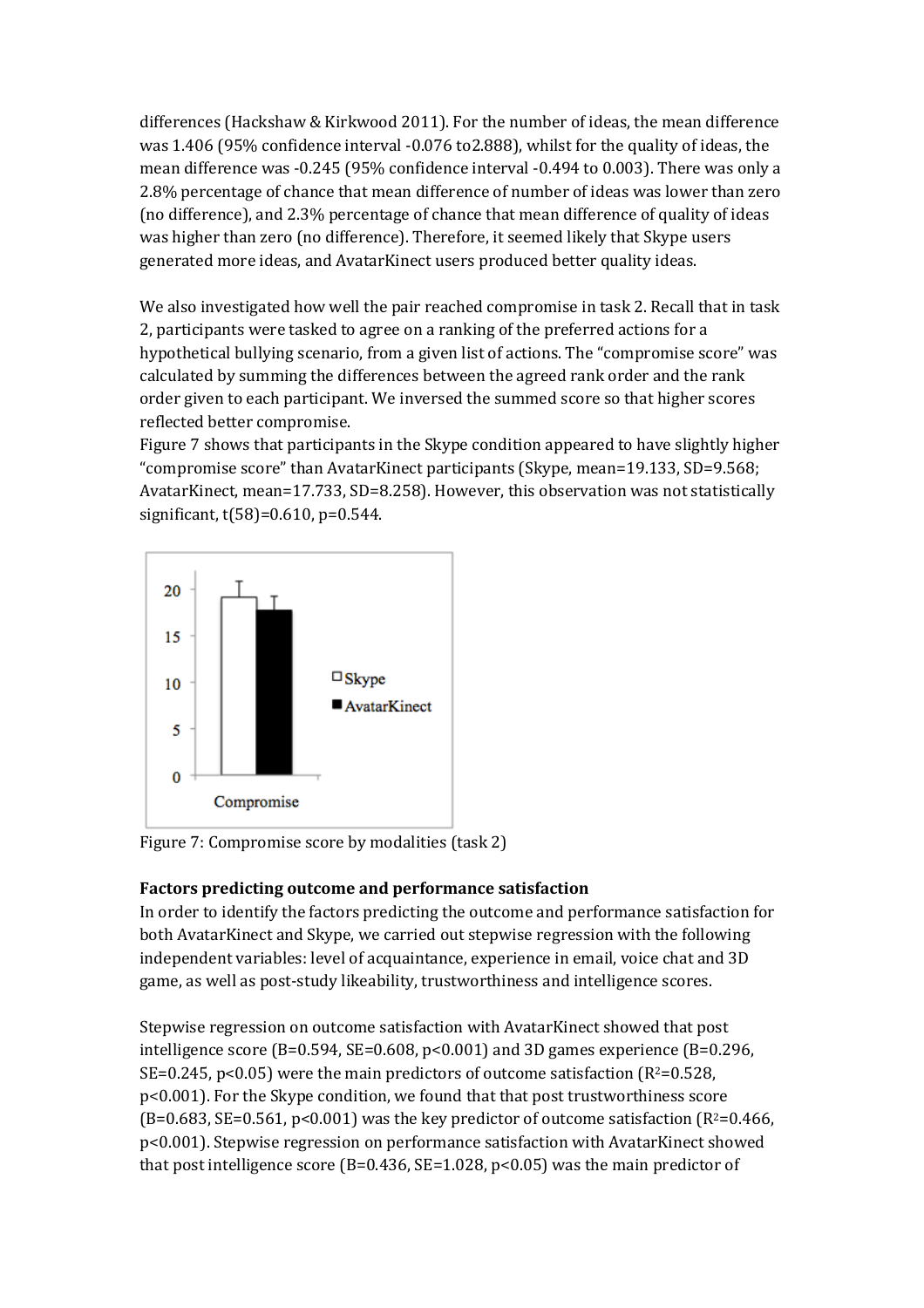performance satisfaction ( $R^2$ =0.190, p<0.05). As for the Skype condition, post trustworthiness score (B=0.464, SE=0.815, p<0.01) was the main predictor of performance satisfaction ( $R^2$ =0.215, p<0.01).

Post study scores were included in the analysis because we wanted to gain some understanding on how different features of the modalities could improve user satisfaction.

As a conclusion, we found that to improve both outcome and performance satisfaction for Skype, it is important for the users to perceive their partner as being trustworthy. For AvatarKinect users however, the perception of their partner's intelligence was a key factor.

#### **Discussion**

In this study, we compared the user perception and task performance during synchronous dyadic interaction in video (Skype) and avatar-mediated (AvatarKinect) communication settings. We found that participants liked and trusted their partner significantly more in the AvatarKinect condition.

Compared to Skype, AvatarKinect has a lower level of social cues. This results in reduced perception of status, power and social norms. The hyperpersonal CMC model (Walther, 1996) also implies that interface characteristics of certain CMC offer a way for users to optimise their self-presentation to overcome negative expectation and to enhance their relational outcomes (Walter et al 2011). For instance, Cheng et al. (2002) found that users in fact preferred self-representations which were "neither too true-to-life to their own appearance nor too abstract". Studies in self-disclosure further supported this notion. Self-disclosure serves to increase mutual understanding and builds trust by making the discloser increasingly vulnerable (emotionally or otherwise) to the other person. For instance, Bailenson et al. (2006) demonstrated that both verbal and nonverbal self-disclosure were lowest in videoconference, compared to voice-only and abstract-avatar communications (Bailenson et al. 2006). A meta-analysis of studies on self-disclosure has also found that self-disclosure was higher in computer-administered interview than in face-to-face settings, suggesting that less realistic self-representation would elicit more self-disclosure. Furthermore, it has been demonstrated that in some cases, "behavioral realism" (how the avatar mimics the non-verbal behaviour such as gestures and eye gaze) was more important than "form realism" (how visually realistic the avatar is) (Bailenson and Beall 2005).

Therefore, AvatarKinect, which combines lower "form realism" and high "behavioural realism" (through gesture and facial tracking) would lead to higher perception of trust and likeability. Perhaps due to the nature of the task (negotiation) where disagreements were to be expected, having a playful avatar representation helped increase the likability and trustworthiness. Indeed, this result in likeability is in line with previous studies (Nowak, 2004) looking into how virtual images influence judgement about the partner. It was found that less human-like image was perceived to be more likeable than "no image" communication. Interestingly, "no image" was perceived to be more likeable than human-like image. Similar results were found for trustworthiness. However, our study did not identify statistical significance for the perception of intelligence.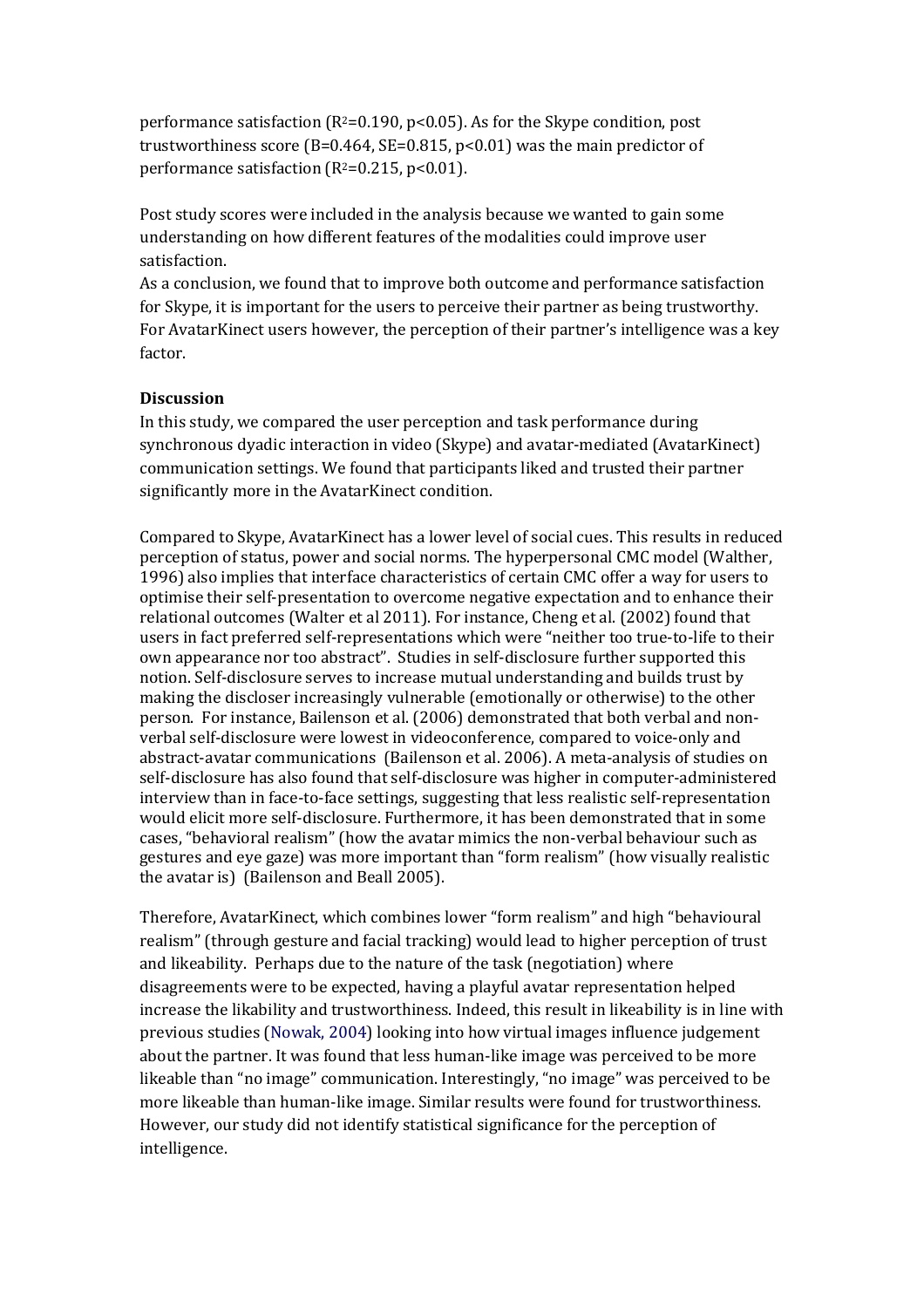Although the perception towards their partner improved, overall satisfaction of the participants in AvatarKinect condition was not significantly higher than Skype users. Studies in avatar-mediated communication (Vilhjálmsson 2004) showed that the use of avatar resulted in users feeling that the task was less difficult. Furthermore, it has been shown that the use of avatar sales agent led to higher satisfaction with the seller and more positive attitudes towards the product (Holzwarth et al., 2006). Yee et al (2007) conducted a meta-analysis of the impact of avatar realism by reviewing 46 studies in avatar-mediated communication. The analysis showed that the presence of avatar representation led to more positive social interaction, compared to CMC with no representation (e.g. some text or voice based systems). It has also found that human-like representations with higher realism resulted in more positive social interaction. However, the hypothesis of the "Uncanny Valley" in robotics literature states that avatars/robots with too high a degree of realism evokes unpleasant feelings in the users (Mori 1970). Indeed, cartoon-liked avatars have been used successfully in peer communication (Persson 2003). The result of the current study did not seem to support these past studies which dealt predominantly with adult users. This calls for further studies in this area for different age groups, as studies have indeed showed that technological use pattern is different depending on age groups (Pfeil et al 2009).

There is a large literature of work examining several modes of communication and their effects on task performance. Particularly, it has been shown that the use of video had little advantage over audio-only communication on task performance (Olson, et al 1995; O'Malley et al 1996), although Short et al (1976) showed that in negotiation tasks, video did show improvement in task performance. Newer studies (Vilhjálmsson 2003) found that avatar technology did not improve the performance in a task of explaining a map to each other, compared to no-avatar condition. The present study on avatar and videomediated communication showed ambivalent results.

In task 1, AvatarKinect users generated better quality ideas compared to Skype users, while more ideas were generated by Skype users. Although both results were borderline significant, further examination on the confident interval suggested that it is worth investigating this issue with larger sample size in the future. As for task 2, we found that both participants in AvatarKinect compromised with each other equally well.

Finally, the study also highlighted interesting results which may have important implications on design. The perception of partner's trustworthiness was an important factor to improve outcome and performance satisfaction in video-mediated communication, whereas for avatar-mediated communication, the key factor was partner's intelligence. The trustworthiness of the source is very important in communication and people are more likely to accept a message if they trust source (Hovland et al., 1953). However, it is not apparent to us as to why trustworthiness was an important predictor in Skype but not AvatarKinect.

#### **Conclusions**

The study showed the potential of employing gesture-based avatar technologies in the school context, in the context of brainstorming and negotiation among students. It has been generally believed that avatar-mediated communication is somewhat poorer in term of the emotional and gesture richness, compared to video-mediated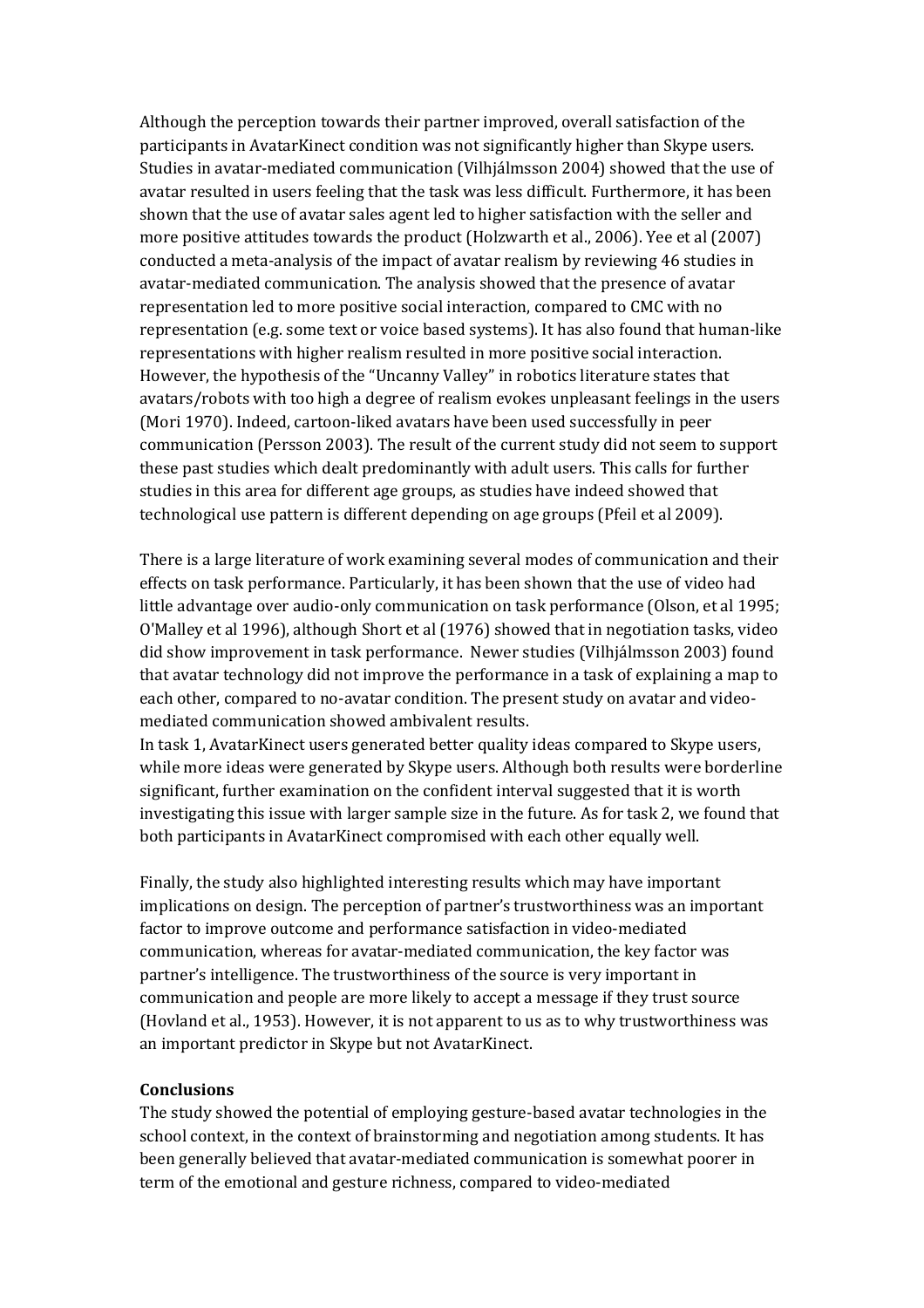communication. Newer technologies such as AvatarKinect implemented avatars that respond to emotional and gesture cues, thus making the social interaction potentially more satisfying. In addition, as people (especially younger people) are growing up with avatar-augmented and gesture-based CMC technology, they are becoming more comfortable with this form of communication. Our study provided an indication of how this technology could be useful in mediating conflict relating to bullying situations in the school context. However, larger scale studies need to be carried out to examine more closely how other attributes such as gender and socio-economic backgrounds might influence the outcomes. Although compared to non-gesture-based avatar systems AvatarKinect has relatively high behavioural realism, the gesture recognition technology is still generally crude and does not detect certain features, for instance fingers. It des not detect facial expression accurately either. Therefore, future studies could focus on avatars with higher degrees of behavioural realism. Visual realism is another area that is worth investigating. As aforementioned, several studies have focused on the photorealism of static avatar (still images). Future research could focus on visual realism in a gesture-based setting.

#### **Acknowledgement**

This study was conducted in partnership with Kent County Council and Project Salus, and was funded by the Transformation Fund. We would like to thank Kent County Council Youth Service, staff at Project Salus, and all three participating schools for their help and support.

#### **References**

- 1. An, Y.-J., and Frick, T. (2006). Student perceptions of asynchronous computermediated communication in face-to-face courses. Journal of Computer-Mediated Communication, vol. 11(2), article 5.
- 2. Bailenson, J. and Beall, A. (2005) Transformed Social Interaction: Exploring the Digital Plasticity of Avatars. In R. Schroeder and A.-S. Axelsson (Eds.). Avatars at Work and Play: Collaboration and Interaction in Shared Virtual Environments. London: Springer.
- 3. Bailenson, J. N., Blascovich, J., Beall, A. C., & Loomis, J. M. (2003). Interpersonal distance in immersive virtual environments. Personality and Social Psychology, Bulletin, 29, 1-15.
- 4. Bailenson, J.N. & Yee, N. (2007) The Proteus Effect: The Effect of Transformed Self-Representation on Behavior, Human Communication Research, vol.33, 271-290.
- 5. Bailenson, J.N., Merget, D., & Schroeder, R. (2006) The Effect of Behavioral Realism and Form Realism of Real-Time Avatar Faces on Verbal Disclosure, Nonverbal Disclosure, Emotion Recognition, and Copresence in Dyadic Interaction. Presence: Teleoperators and Virtual Environments, vol. 15(4), 359-372.
- 6. Bente, G., & Krämer, N.C. (2011) Virtual gestures: embodiment and nonverbal behaviour in computer-mediated communication in: Kappas, E., & Krämer, N.C. Faceto-face communication over the Internet: Emotions in a Web of Culture, Language and Technology, Cambridge University Press.
- 7. Bente, G., Rüggenberg, S., Krämer, N.C. & Eschenburg, F. (2008) Avatar-Mediated Networking: Increasing Social Presence and Interpersonal Trust in Net-Based Collaborations. Human Communication Research, vol.34 (2), 287-318.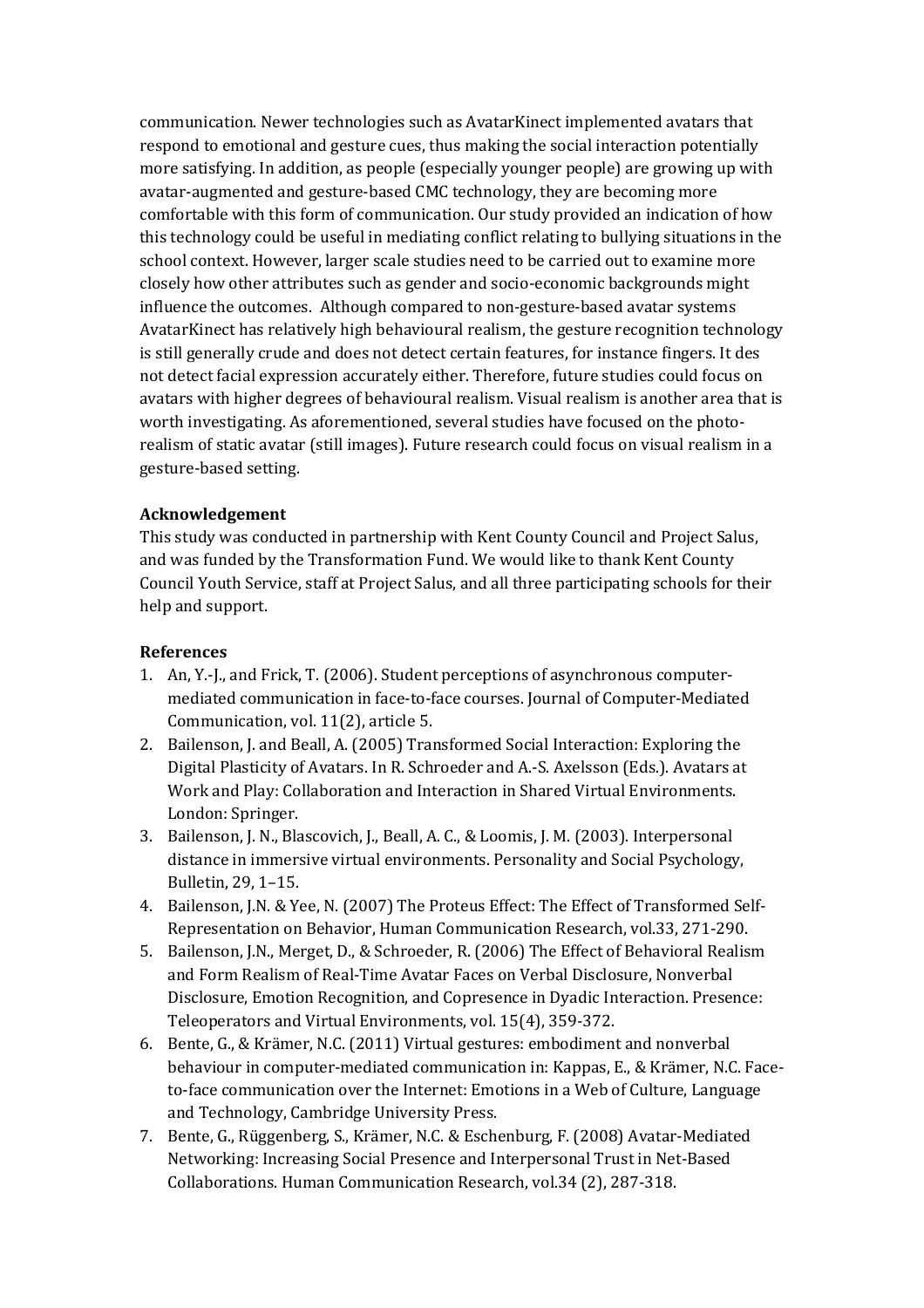- 8. Bordia, P. (1997) Face-to-Face Versus Computer-Mediated Communication: A Synthesis of the Experimental Literature, Journal of Business Communication, vol. 34(1), 99-118. Bos, N, Olson, J., Gergle, D., Olson, G., & Wright, Z. (2002) Effects of Four Computer-Mediated Communications Channels on Trust Development, CHI Letters, 4(1).Boyle, E., Anderson, A.H., & Newlands, A. (1994). The Effects of Visibility on Dialogue and Performance in a Cooperative Problem Solving Task. Language and Speech, vol. 37(1), 1-20.
- 9. Chapanis, A. (1975). Interactive Human Communication. Scientific American. 232, 36-42.
- 10. Cheng, L., Farnham, S. and Stone, L. (2002), Lessons Learned: Building and Deploying Shared Virtual Environments, in R. Schroeder (Ed.), The Social Life of Avatars: Presence and Interaction in Shared Virtual Environments. London: Springer, 90-111.
- 11. Daft, R.L., and Lengel, R.H., 1986. Organizational Information Requirements, Media Richness and Structural Design. Management Science, vol. 32(5), 554-571.
- 12. Garau, M., Slater, M., Vinayagamoorthy, V., Brogni, A., Steed, A., & Sasse, M.A. (2003) The Impact of Avatar Realism and Eye Gaze Control on Perceived Quality of Communication in a Shared Immersive Virtual Environment. In CHI'03 Proceedings of the SIGCHI conference on Human factors in computing systems, Florida, 5-10 April 2003.
- 13. Garrison, D.R., Anderson, T., and Archer, W. (2000) Critical Enquiry in a Text-Based Environment: Computer Conferencing in Higher Education. The Internet and Higher Education 2 (2-3).
- 14. Gross, E.F. (2004) Adolescent Internet use: What we expect, what teens report, Applied Developmental Psychology 25 (2004) 633-649.
- 15. McIsaac, M.S., & Gunawardena, C.N. (1996) Distance Education. In: Jonassen, D., (Ed.). *Handbook for research on educational communications and technology*, 403- 437. New York:Scholastic Press.
- 16. Gunawardena, C. N., & Zittle, F. J. (1997). Social presence as a predictor of satisfaction within a computer-mediated conferencing environment. The American Journal of Distance Education, 8-26.
- 17. Hackman, M. Z., & Walker, K. B. (1990). Instructional communication in the televised classroom: The effects of system design and teacher immediacy on student learning and satisfaction. Communication Education, 39(3), 196-209.
- 18. Hackshaw, A., & Kirkwood, A. (2011) Interpreting and reporting clinical trials with results of borderline significance. BMJ. 2011 Jul 4;343:d3340.
- 19. Halliday, M.A.K. (1986) Spoken and Written Language. Victoria: Deakin University Press.
- 20. Herring, S.C. (Ed.)(1996) Computer-Mediated Communication: linguistic, social, and cross-cultural perspectives. John Benjamins Publishing Company.
- 21. Holzwarth, M., Janiszewski, C., Neumann, M.M. (2006). The influence of avatars on online consumer shopping behavior. Journal of Marketing. 70 (4), 19–36.
- 22. Hovland, C.I.,, Irving, L.J.,, and Kelley, H.H. (1953), Communication and Persuasion. New Haven, Connecticut: Yale University Press.
- 23. Hung, S.-Y., Huang, A. H., Yen, D. C., & Chang, C.-M. (2007). Comparing the task effectiveness of instant messaging and electronic mail. Computer Standards & Interfaces, 29, 626-634.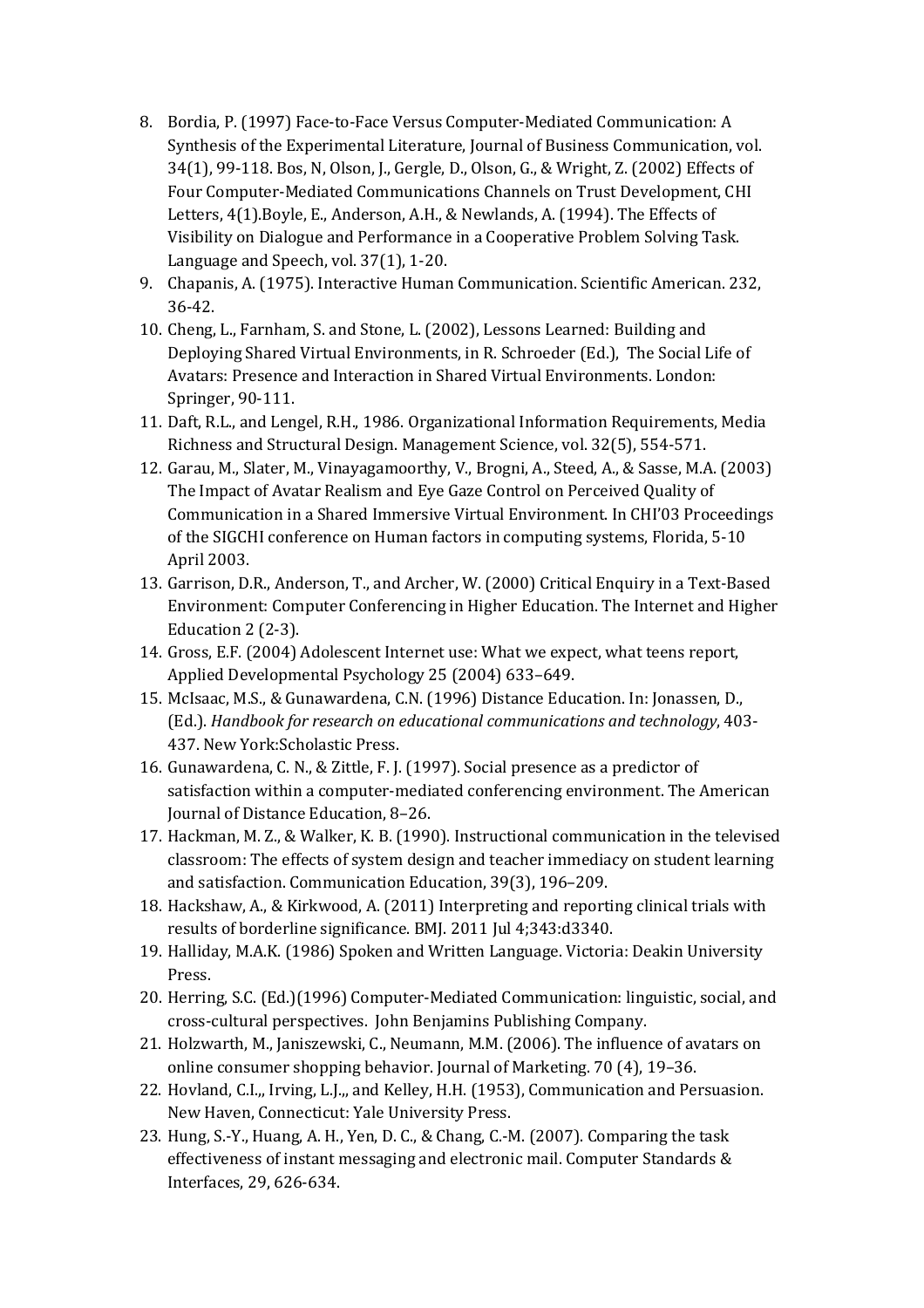- 24. Jensen, C., Farnham, S. D., Drucker, S. M., & Kollock, P. (2000). The effect of communication modality on cooperation in online environments. Proceedings of the SIGCHI conference on Human factors in computing systems CHI 00 (2000), 470-477.
- 25. Kiesler, S., Siegel, J. & McGuire, T. W. (1984). Social psychological aspects of computer-mediated communication. American Psychologist, 39, (10), 1123-1134.
- 26. Lea, M., & Spears, R. (1992) Paralanguage and social perception in computer - mediated communication. Journal of Organizational Computing, 2(3-4).
- 27. McIntyre, B., & Feiner, S. (1996) Future multimedia user interfaces. Multimedia Systems, vol. 4(5), 250-268.
- 28. Mesch, G. (2003). The family and the Internet: The Israeli case. Social Science Quarterly, 84 (4), 1083-1050.
- 29. Mitra, A., 2002. Trust, authenticity and discursive power in cyberspace. Communications of the ACM,  $45(3)$ ,  $27-29$ .
- 30. Mori, M. (1970) Bukimi no tani [The uncanny valley]. Energy, 7(4), 33-35.
- 31. Morley, I.E. & Stephenson, G.M. (1970). Formality in experimental negotiations: a validation study. British Journal of Psychology, 61, 383- 384.
- 32. Nowak K.L., & Rauh, C. (2006) The Influence of the Avatar on Online Perceptions of Anthropomorphism, Androgyny, Credibility, Homophily, and Attraction. Journal of Computer-Mediated Communication, vol. 11(1), 153-178.
- 33. Nowak, K. L. (2004). The Influence of Anthropomorphism and Agency on Social Judgment in Virtual Environments. Journal of Computer Mediated Communication, 9(2). Retrieved October 24, 2005 from

http://jcmc.indiana.edu/vol9/issue2/nowak.html.Ochsman, R.B., & Chapanis, A. (1974). The Effects of 10 Communication Modes on the Behaviour of Teams During Co-operative Problem-Solving. International Journal of Man-Machine Studies, 6, 579- 619.

- 34. O'Malley, C., Anderson, A.H., Bruce, V. et al. (1996) Comparison of face-to-face and video-mediated interaction, Interacting with Computers, vol. 8(2), 177-192.
- 35. OíDowd, R. (2004) Network-based Language Teaching and the Development of Intercultural Communicative Competence. Retrieved April 2012 from http://duepublico.uni-duisburg-essen.de/servlets/DerivateServlet/Derivate-12412/Diss.ODowd.pdf.
- 36. OíMalley, C., Langton, S., Anderson, A., Doherty-Sneddon, G., & Bruce, V. (1996) Comparison of face-to-face and video-mediated interaction. Interacting with Computers, vol. 8(2), 177-192.
- 37. Olaniran, B.A. (2002) Computer-mediated communication: A test of the impact of social cues on the choice of medium for resolving misunderstandings. Journal of Educational Technology Systems, vol. 31(2), 205-222.
- 38. Olaniran, B.A., Rodriguez, N.B., & Williams, I.M. (2010) Cross-Cultural Challenges in Web-Based Instruction, Knowledge Management & E-Learning: An International Journal, vol. 2(4), 448-465.
- 39. Olson, J., Olson, G. & Meader, D. (1995). What mix of video and audio is useful for remote real-time work. In Proceedings of Computer and Human Interactioní95, (Denver, CO, May 1995), ACM Press, 362-368.
- 40. Persson, P. ExMS:an Animated and Avatar-Based Messaging System for Expressive Peer Communication. In Proceedings Of SIGGGROUP Conference, 2003, 31-39.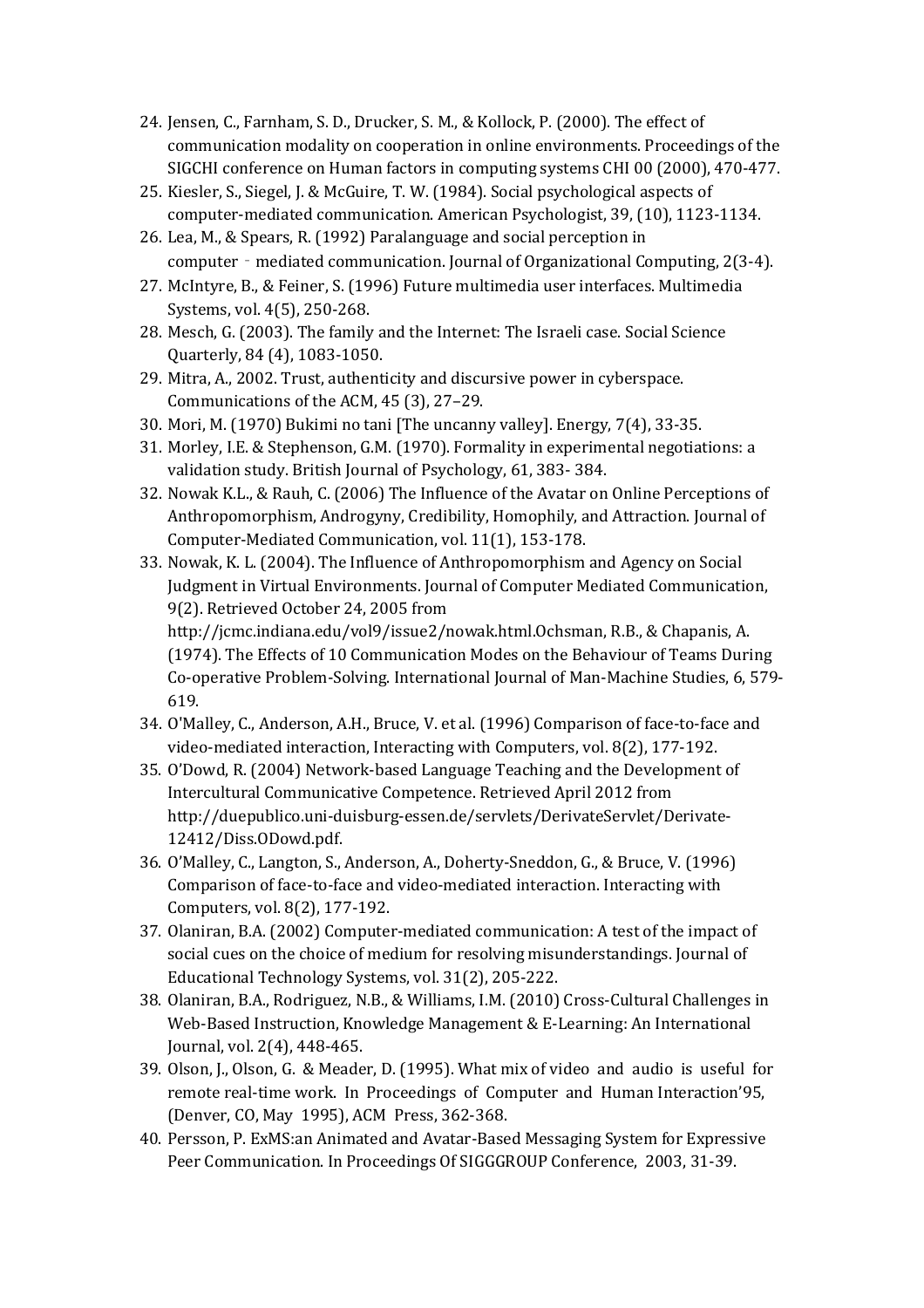- 41. Pfeil, U., Arjan, R., Zaphiris, P. (2009) Age differences in online social networking A study of user profiles and the social capital divide among teenagers and older users in MySpace. Computers in Human Behavior, 25(3),643-654.
- 42. Ramsay, J., Barabesi, A., & Preece, J. (1996) Informal communication is about sharing objects and media, Interacting with Computers, vol. 8(3), 277-283.Rice, R.E, Hiltz, S.R., and Spencer, D.H. (2005) Media Mixes and Learning Networks in: Hiltz S.R. & Goldman, R. (Eds.) Learning Together Online: Research on Asynchronous Learning Networks, Taylor & Francis.
- 43. Rice, R.E., & Love, G. (1987) Electronic Emotion: Socioemotional content in a Computer-Mediated Communication Network, Communication Research, vol. 14 (1), 85-108.
- 44. Schouten, A.P., Valkenburg, P.M., & Peter, J. (2009) An Experimental Test of Processes Underlying Self-Disclosure in Computer-Mediated Communication. Cyberpsychology: Journal of Psychosocial Research on Cyberspace, vol. 3(2), article 1, 1-13.
- 45. Short, J., Williams, E., & Christie, B. (1976) The social psychology of telecommunications. London: Wiley.
- 46. Sproull, L., & Kiesler, S. (1986). Reducing social context cues: electronic mail in organization communication. Journal of Management Science, 32, 1492-1512.
- 47. Stephenson, G., Ayling, K., and Rutter, D. (1976). The role of visual communication in social exchange. British Journal of Social and Clinical Psychology, 15, 113-120.
- 48. Suh, K. S. (1999). Impact of communication medium on task performance and satisfaction: an examination of media-richness theory. Information & Management , 295-312.
- 49. Taylor, L.D. (2011) Avatars and Emotional Engagement in Asynchronous Online Communication. Cyberpsychology, Behavior, and Social Networking, vol. 14(4), 207- 212.
- 50. Valkenburg, P.M., & Peter, J. (2007) Preadolescents' and adolescents' online communication and their closeness to friends. Developmental Psychology, vol. 43(2), , 267-277.
- 51. Vilhjálmsson, H.H. (2004) Avatar Augmented Online Conversation, PhD thesis, MIT.
- 52. Von der Pütten, A. M., Krämer, N. C., Gratch, J., & Kang, S. (2010). "It doesn't matter what you are!" Explaining social effects of agents and avatars. Computers in Human Behavior, 26, 1641-1650.
- 53. Vrasidas, C., & McIsaac, M. S. (2000). Principles of pedagogy and evaluation for webbased learning. Educational Media International, 37 (2), 105-111.
- 54. Walther, J. B. (1996). Computer-mediated communication: Impersonal, interpersonal, and hyperpersonal interaction. Communication Research, 23, 3-43.
- 55. Whittaker, S., OíConnail, B.(1997). The role of vision in face-to-face and mediated communication. In: Finn, K.E., Sellen, A.J., Wilbur, S.B. (Eds.), Video-Mediated Communication. Lawrence Erlbaum, Mahwah, NJ, pp. 23-49.
- 56. Wilbur, S. & Ing, S. (1996) Real-time video for informal workgroup communication: a survey of recent advances. Computer Networks and ISDN Systems, vol. 28, 491- 497.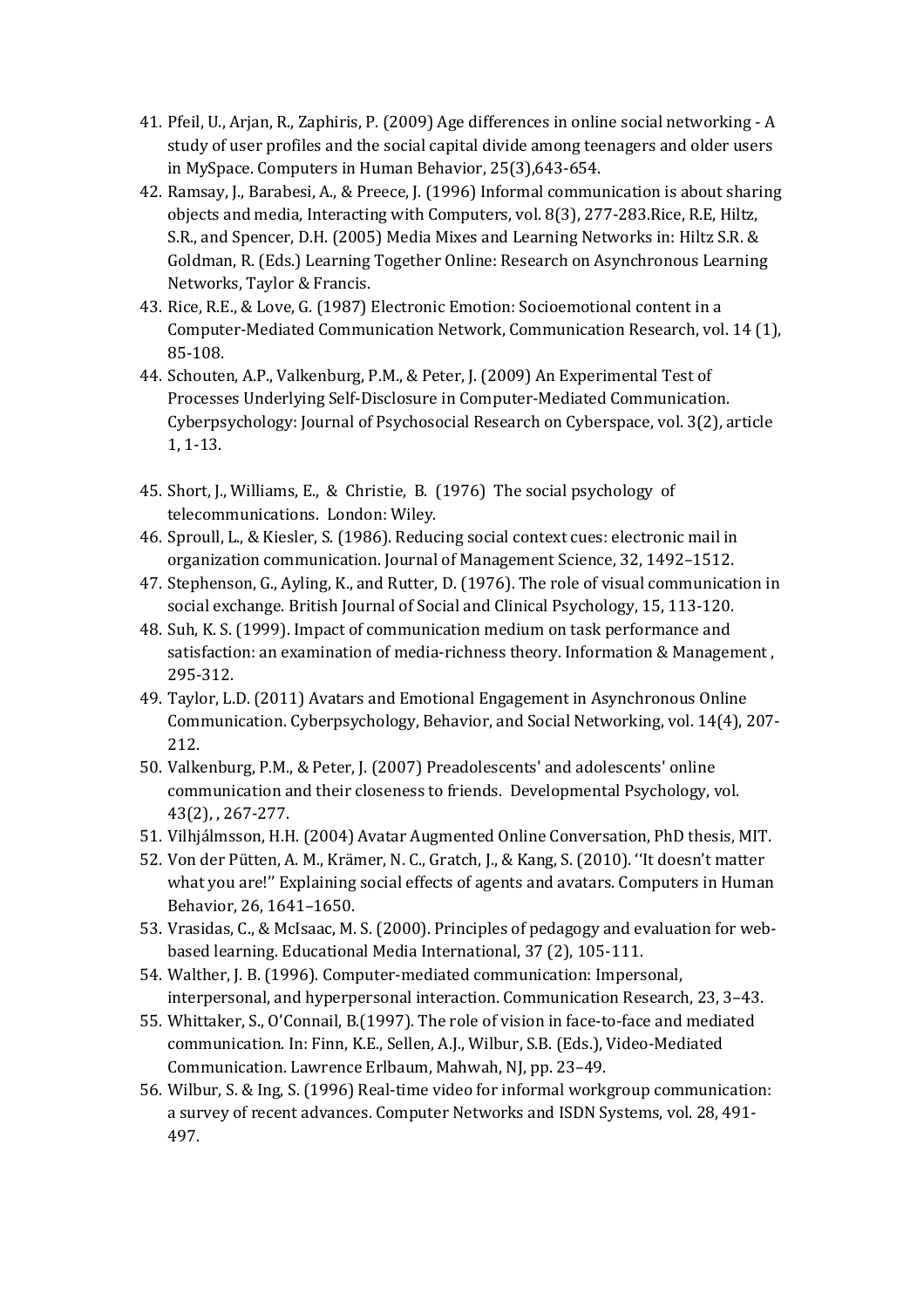57. Yee, N., Bailenson, N. J., and Rickertsen, K. (2007) A meta-analysis of the impact of the inclusion and realism of human-like faces on user experiences in interfaces. In Proceedings of CHI 2007, ACM Press, 1-10..

#### **Appendix A. Bullying scenario**

There are a few people left in the locker room after gym class. The bully walks around the corner behind his victim and aggressively bumps into him.

Victim: "Why can't you just leave me alone? What do I have to do?"

Bully: "You can piss off and die."

Victim: "Well, that's not going to happen. Do I really have to get my parents and the headmaster involved?"

Bully: "You do and you're dead!" (Bully shoves the victim and leaves)

Victim: Says nothing. Packs up looking upset and worried about what has happened.

#### **Appendix B. Questionnaires**

Outcome satisfaction

| 1 How satisfied or dissatisfied are you with the quality of the solution (or outcome of the |  |   |  |   |           |     |  |           |
|---------------------------------------------------------------------------------------------|--|---|--|---|-----------|-----|--|-----------|
| whole exercise) which you and your partner reached?                                         |  |   |  |   |           |     |  |           |
| Very                                                                                        |  | 2 |  | 4 | $-5$ $-7$ | 6 7 |  | Very      |
| dissatisfied                                                                                |  |   |  |   |           |     |  | Satisfied |

| 2. To what extent does the final solution (or outcome) show your own input? |  |  |  |   |  |  |  |              |
|-----------------------------------------------------------------------------|--|--|--|---|--|--|--|--------------|
| Not at all                                                                  |  |  |  | 4 |  |  |  | Very<br>much |

| 3. To what extent do you feel committed to the solution (or outcome)? |  |  |  |  |  |  |  |              |
|-----------------------------------------------------------------------|--|--|--|--|--|--|--|--------------|
| Not at all                                                            |  |  |  |  |  |  |  | Very<br>much |

| 4. To what extent are you confident with the solution (or outcome) is optimal (the best |  |   |               |   |               |              |  |           |
|-----------------------------------------------------------------------------------------|--|---|---------------|---|---------------|--------------|--|-----------|
| it can be)?                                                                             |  |   |               |   |               |              |  |           |
|                                                                                         |  |   |               |   |               |              |  |           |
| Not at all                                                                              |  | 2 | $\mathcal{R}$ | 4 | $\mathcal{P}$ | $\mathbf{b}$ |  | very well |
|                                                                                         |  |   |               |   |               |              |  |           |

| 5. To what extent do you feel personally responsible for the solution (or outcome) |  |                |              |   |  |  |  |           |  |
|------------------------------------------------------------------------------------|--|----------------|--------------|---|--|--|--|-----------|--|
| which you and your partner reached?                                                |  |                |              |   |  |  |  |           |  |
| Not at all                                                                         |  | $\overline{2}$ | $\mathbf{R}$ | 4 |  |  |  | very well |  |